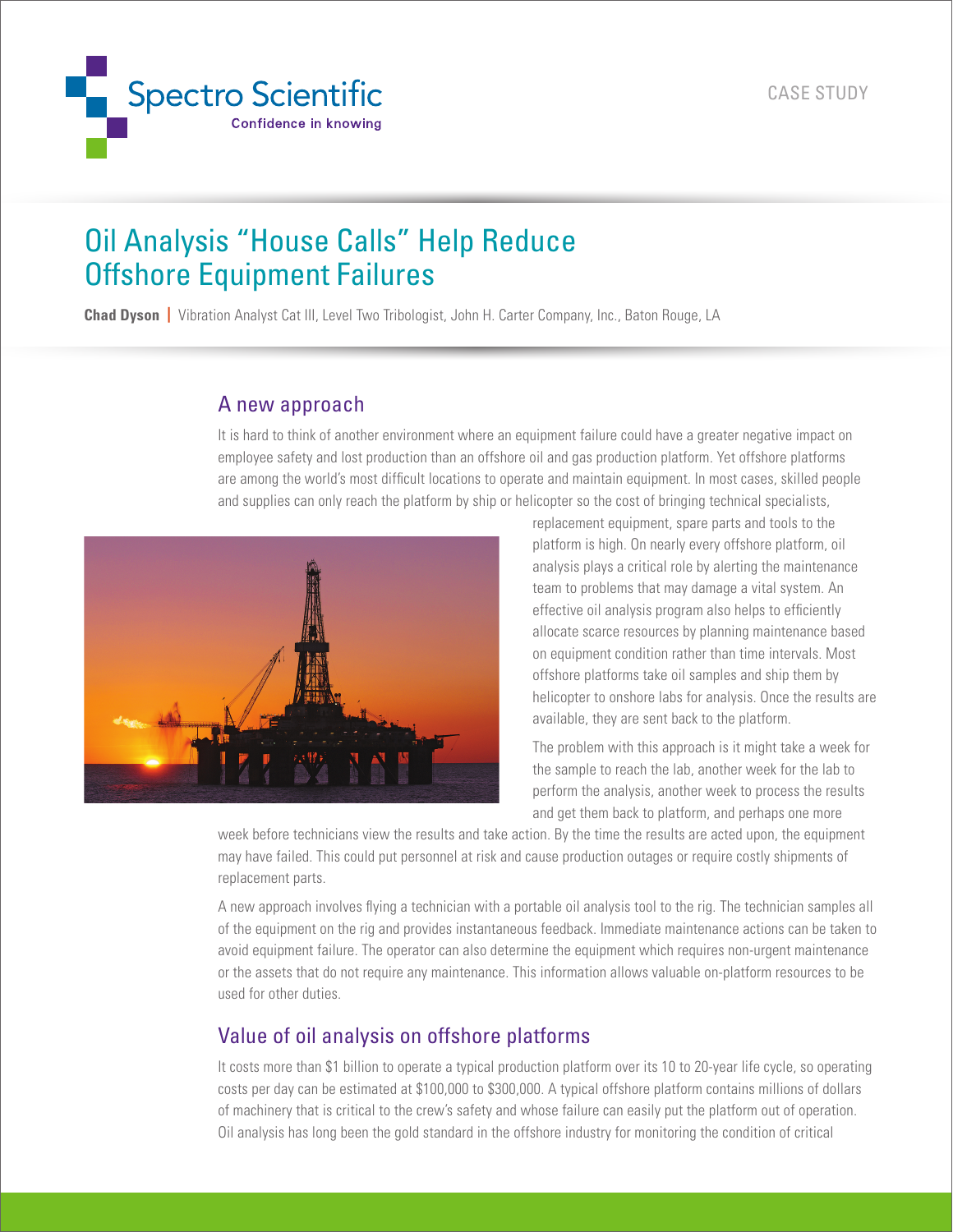equipment. Oil analysis determines the amount of various metals in the oil, providing a fast and inexpensive way to gauge the amount of wear in the machinery. Oil analysis also helps determine the condition of the oil by measuring solids formed by oxidation and by measuring the viscosity. Monitoring oil condition reduces the risk of catastrophic failure and can also reduce the high cost of changing and disposing of oil in heavy machinery.

As with other activities, oil analysis is much more difficult to perform offshore than onshore. The crew operating the platform typically does not have the time or equipment needed to perform oil analysis themselves. They collect samples from the various rotating equipment on the platform such as flooded screw compressors, turbo gas powered generators, fire water pumps, diesel engines, gearboxes, pumps, crane engines, hydraulic systems, etc. They label the samples, put them on the helicopter for shipment to the onshore lab and wait for the results. If any of the samples were mislabeled the results may be inaccurate. When a positive result is received, technicians must take immediate action before validating the results because it would take too long to analyze another sample from the same piece of equipment.



### Moving from onshore to offshore oil analysis

One major oil producer, now using this approach, sent an oil sample to a lab and approximately one month later received results that indicated a problem with an air compressor. Unfortunately, the compressor failed the day before the results were received and the company had to incur the cost of replacing the machine. The oil producer asked John H. Carter Inc. to travel to its platforms with a portable oil analyzer and provide immediate oil analysis results. We researched the available portable oil analysis instruments and selected the Spectro Q5800 portable analyzer. The Q5800 is comprised of the following four modules:

- Infrared spectrometer with flip top cell design; tests for Total Acid Number/Total Base Number, water content, soot, oxidation and new fluid validation.
- Kinematic viscometer determines viscosity without solvent and with a low sample volume.
- Filtration Particle Quantifier (FPQ) provides solvent-free particle counting to less than 4 µm/ml.
- Elemental analysis module performs wear metal and sand/ dirt analysis to identify abnormal wear and contamination ingress using X-ray Fluorescence (XRF) technology.

The oil producer then contracted with John H. Carter Inc. to provide on-site oil analysis at its offshore platforms in the Gulf of Mexico. A Carter technician flies by helicopter to offshore oil platforms with a portable instrument and performs the same tests offered by full-service laboratories. The portable instrument provides the same accuracy as full-size laboratory instruments yet it fits into a backpack and is easily transported on a small helicopter. The all-in-one unit provides immediate oil analysis results. If there is an abnormal result, the platform personnel can act immediately to resolve the problem. Another key advantage of the portable analyzer is the ability to immediately re-check every positive result to ensure the initial test results are accurate. The retesting prevents false positives and allows substantial cost savings by avoiding unnecessary repairs or replacements.

The Spectro Q5800 portable analyzer